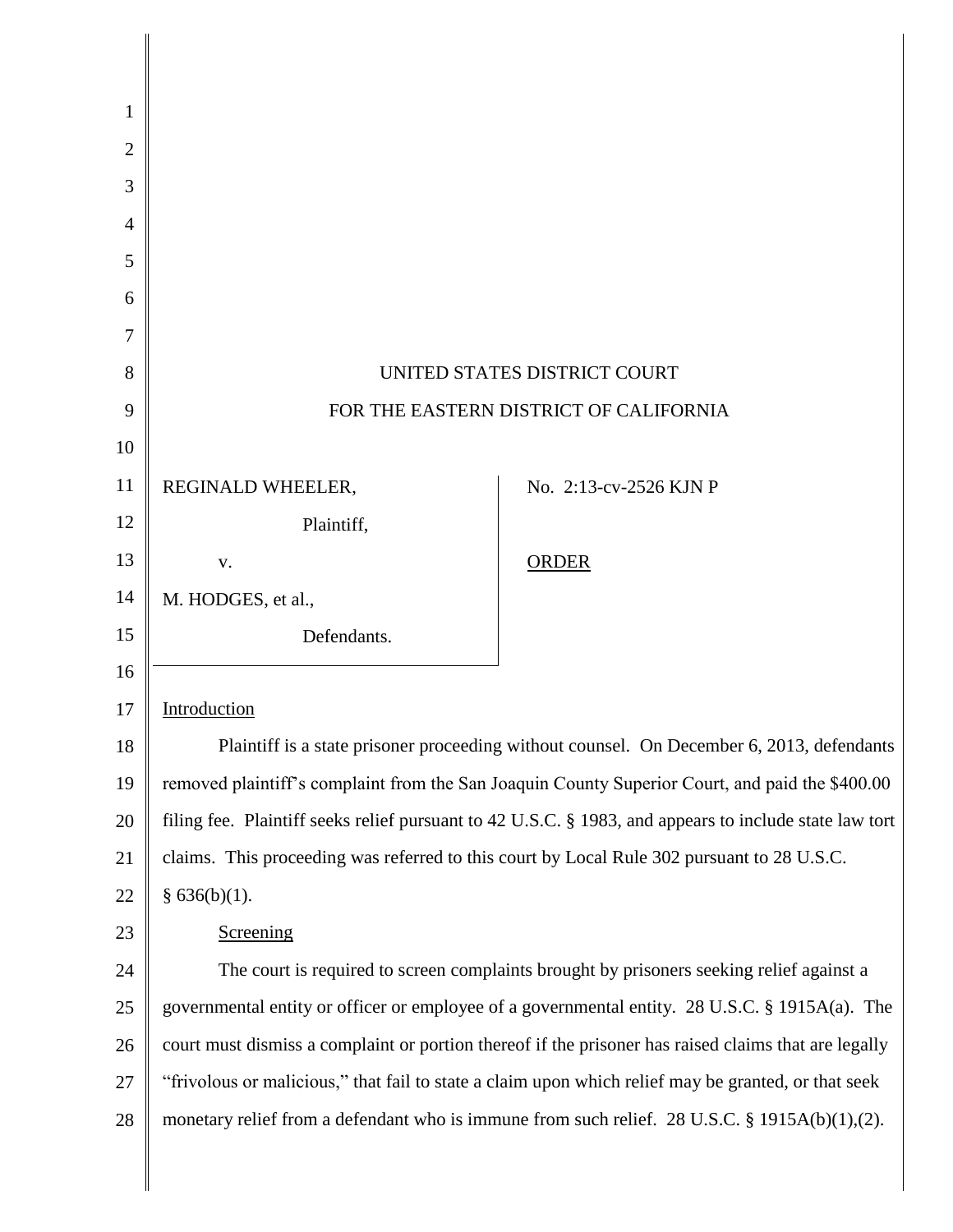| $\mathbf{1}$   | A claim is legally frivolous when it lacks an arguable basis either in law or in fact.                                            |  |
|----------------|-----------------------------------------------------------------------------------------------------------------------------------|--|
| $\overline{2}$ | Neitzke v. Williams, 490 U.S. 319, 325 (1989); Franklin v. Murphy, 745 F.2d 1221, 1227-28 (9th                                    |  |
| 3              | Cir. 1984). The court may, therefore, dismiss a claim as frivolous when it is based on an                                         |  |
| $\overline{4}$ | indisputably meritless legal theory or where the factual contentions are clearly baseless. Neitzke,                               |  |
| 5              | 490 U.S. at 327. The critical inquiry is whether a constitutional claim, however inartfully                                       |  |
| 6              | pleaded, has an arguable legal and factual basis. See Jackson v. Arizona, 885 F.2d 639, 640 (9th                                  |  |
| $\tau$         | Cir. 1989), superseded by statute as stated in Lopez v. Smith, 203 F.3d 1122, 1130-31 (9th Cir.                                   |  |
| 8              | 2000) ("a judge may dismiss [in forma pauperis] claims which are based on indisputably                                            |  |
| 9              | meritless legal theories or whose factual contentions are clearly baseless."); Franklin, 745 F.2d at                              |  |
| 10             | 1227.                                                                                                                             |  |
| 11             | Rule 8(a)(2) of the Federal Rules of Civil Procedure "requires only 'a short and plain                                            |  |
| 12             | statement of the claim showing that the pleader is entitled to relief,' in order to 'give the                                     |  |
| 13             | defendant fair notice of what the  claim is and the grounds upon which it rests." Bell Atlantic                                   |  |
| 14             | Corp. v. Twombly, 550 U.S. 544, 555 (2007) (quoting Conley v. Gibson, 355 U.S. 41, 47 (1957)).                                    |  |
| 15             | In order to survive dismissal for failure to state a claim, a complaint must contain more than "a                                 |  |
| 16             | formulaic recitation of the elements of a cause of action;" it must contain factual allegations                                   |  |
| 17             | sufficient "to raise a right to relief above the speculative level." Bell Atlantic, 550 U.S. at 555.                              |  |
| 18             | However, "[s] pecific facts are not necessary; the statement [of facts] need only 'give the                                       |  |
| 19             | defendant fair notice of what the  claim is and the grounds upon which it rests." Erickson v.                                     |  |
| 20             | Pardus, 551 U.S. 89, 93 (2007) (quoting Bell Atlantic, 550 U.S. at 555, citations and internal                                    |  |
| 21             | quotations marks omitted). In reviewing a complaint under this standard, the court must accept as                                 |  |
| 22             | true the allegations of the complaint in question, Erickson, 551 U.S. at 93, and construe the                                     |  |
| 23             | pleading in the light most favorable to the plaintiff. Scheuer v. Rhodes, 416 U.S. 232, 236                                       |  |
| 24             | (1974), overruled on other grounds, Davis v. Scherer, 468 U.S. 183 (1984).                                                        |  |
| 25             | The Civil Rights Act under which this action was filed provides as follows:                                                       |  |
| 26             | Every person who, under color of [state law] subjects, or causes                                                                  |  |
| 27             | to be subjected, any citizen of the United States to the<br>deprivation of any rights, privileges, or immunities secured by the   |  |
| 28             | Constitution shall be liable to the party injured in an action at<br>law, suit in equity, or other proper proceeding for redress. |  |
|                | $\overline{2}$                                                                                                                    |  |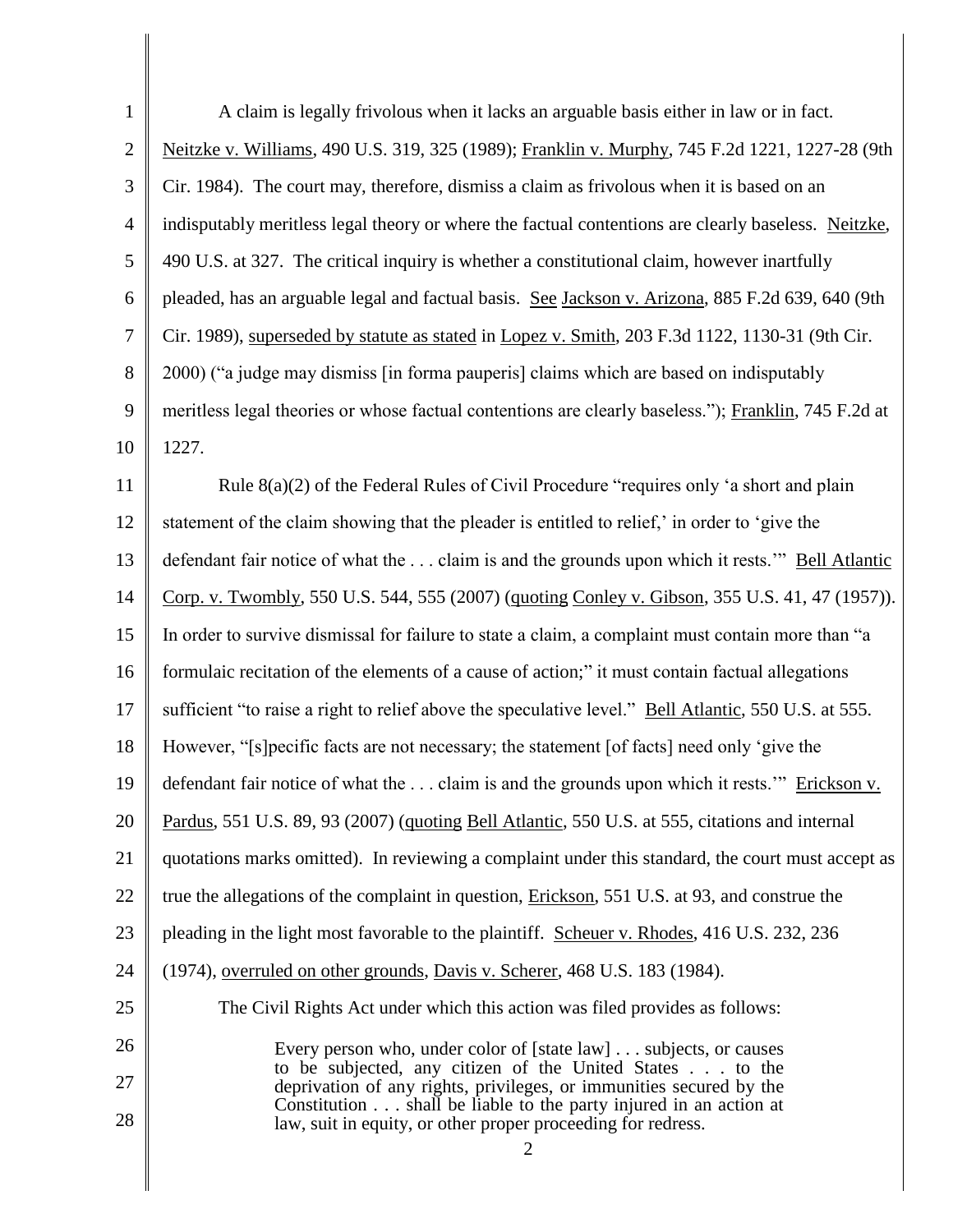1 2 3 4 5 6 7 8 9 10 42 U.S.C. § 1983. The statute requires that there be an actual connection or link between the actions of the defendants and the deprivation alleged to have been suffered by plaintiff. See Monell v. Department of Social Servs., 436 U.S. 658 (1978) ("Congress did not intend § 1983 liability to attach where . . . causation [is] absent."); Rizzo v. Goode, 423 U.S. 362 (1976) (no affirmative link between the incidents of police misconduct and the adoption of any plan or policy demonstrating their authorization or approval of such misconduct). "A person 'subjects' another to the deprivation of a constitutional right, within the meaning of § 1983, if he does an affirmative act, participates in another's affirmative acts or omits to perform an act which he is legally required to do that causes the deprivation of which complaint is made." Johnson v. Duffy, 588 F.2d 740, 743 (9th Cir. 1978).

11 12 13 14 15 16 17 18 19 20 Moreover, supervisory personnel are generally not liable under § 1983 for the actions of their employees under a theory of respondeat superior and, therefore, when a named defendant holds a supervisorial position, the causal link between him and the claimed constitutional violation must be specifically alleged. See Fayle v. Stapley, 607 F.2d 858, 862 (9th Cir. 1979) (no liability where there is no allegation of personal participation); Mosher v. Saalfeld, 589 F.2d 438, 441 (9th Cir. 1978) (no liability where there is no evidence of personal participation), cert. denied, 442 U.S. 941 (1979). Vague and conclusory allegations concerning the involvement of official personnel in civil rights violations are not sufficient. See Ivey v. Board of Regents, 673 F.2d 266, 268 (9th Cir. 1982) (complaint devoid of specific factual allegations of personal participation is insufficient).

# 21

### Plaintiff"s Complaint

22 23 24 25 26 27 28 In rules violation report #DVI-12-01-89-P, plaintiff was charged with and found guilty of "Introduction of Dangerous Contraband to a State Prison (Possession of Cell Phones), a violation of California Code of Regulations, Title 15, Section 3006(a). (ECF No. 1-2 at 15.) In his complaint filed in state court, plaintiff alleges that defendant Harper violated plaintiff"s due process rights by opening, outside plaintiff"s presence, a mailed package addressed to plaintiff. Plaintiff contends the package contents did not pose an immediate danger to institution security, and that defendants Languerand and Cano filed false documents concerning the package.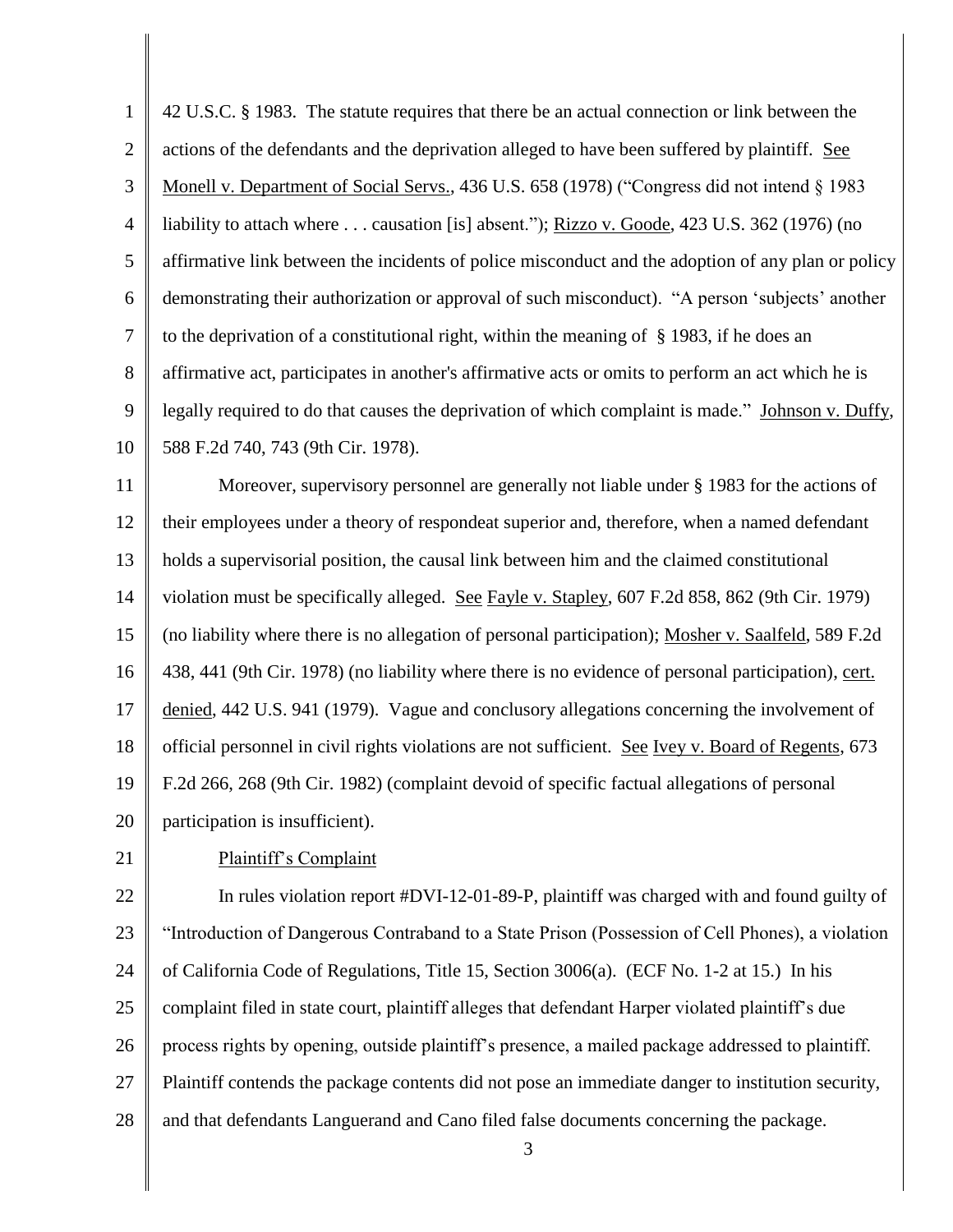1 2 3 4 5 6 7 8 9 10 11 12 Defendant Vivero allegedly held a hearing "built on almost ten inappropriate and illegal acts," and denied plaintiff a fair hearing, resulting in the loss of time credits. (ECF No. 1-2 at 4.) Defendant Dulk allegedly "compiled all the illegal documents," and processed and recommended approving them "even though he saw they were false." (ECF No. 1-2 at 4.) Defendant Chief Deputy Warden Nies allegedly approved the illegal actions, even though some of the "legal violations" were brought to his attention. (ECF No. 1-2 at 4.) Defendant Appeal Examiner Altamirano investigated the actions, but allegedly covered-up the actions, and submitted a "distorted report for approval," and defendant M. Hodges, Chief of Inmate Appeals, signed off on the report to allegedly "cover up for the real Chief of Appeals." (ECF No. 1-2 at 4.) Plaintiff includes a laundry list of prison regulations he alleges defendants failed to follow, and claims such violations constitute a due process violation. (ECF No. 1-2 at 5.) Plaintiff seeks declaratory relief, as well as compensatory and punitive damages.

#### Discussion

13

14 15 16 17 18 19 20 21 First, plaintiff"s complaint was initially filed in state court. Thus, information usually available for screening plaintiff"s claims is unavailable. For example, plaintiff has not indicated whether he has other cases pending in federal court. Moreover, to the extent plaintiff intends to pursue state law tort claims (ECF No. 1-1 at 2), plaintiff failed to allege compliance with the California Tort Claims Act, also known as the Government Claims Act. The requirement that a plaintiff asserting claims subject to the Government Claims Act must affirmatively allege compliance with the claims filing requirements applies in federal court. Karim-Panahi v. Los Angeles Police Dept., 839 F.2d 621, 627 (9th Cir. 1988).

22 23 24 25 26 27 28 Second, plaintiff appears to allege that some defendants are liable based on their role in the inmate grievance process. However, prisoners have no stand-alone due process rights related to the administrative grievance process. See Mann v. Adams, 855 F.2d 639, 640 (9th Cir. 1988); see also Ramirez v. Galaza, 334 F.3d 850, 860 (9th Cir. 2003) (holding that there is no liberty interest entitling inmates to a specific grievance process). Put another way, prison officials are not required under federal law to process inmate grievances in a specific way or to respond to them in a favorable manner. Because there is no right to any particular grievance process,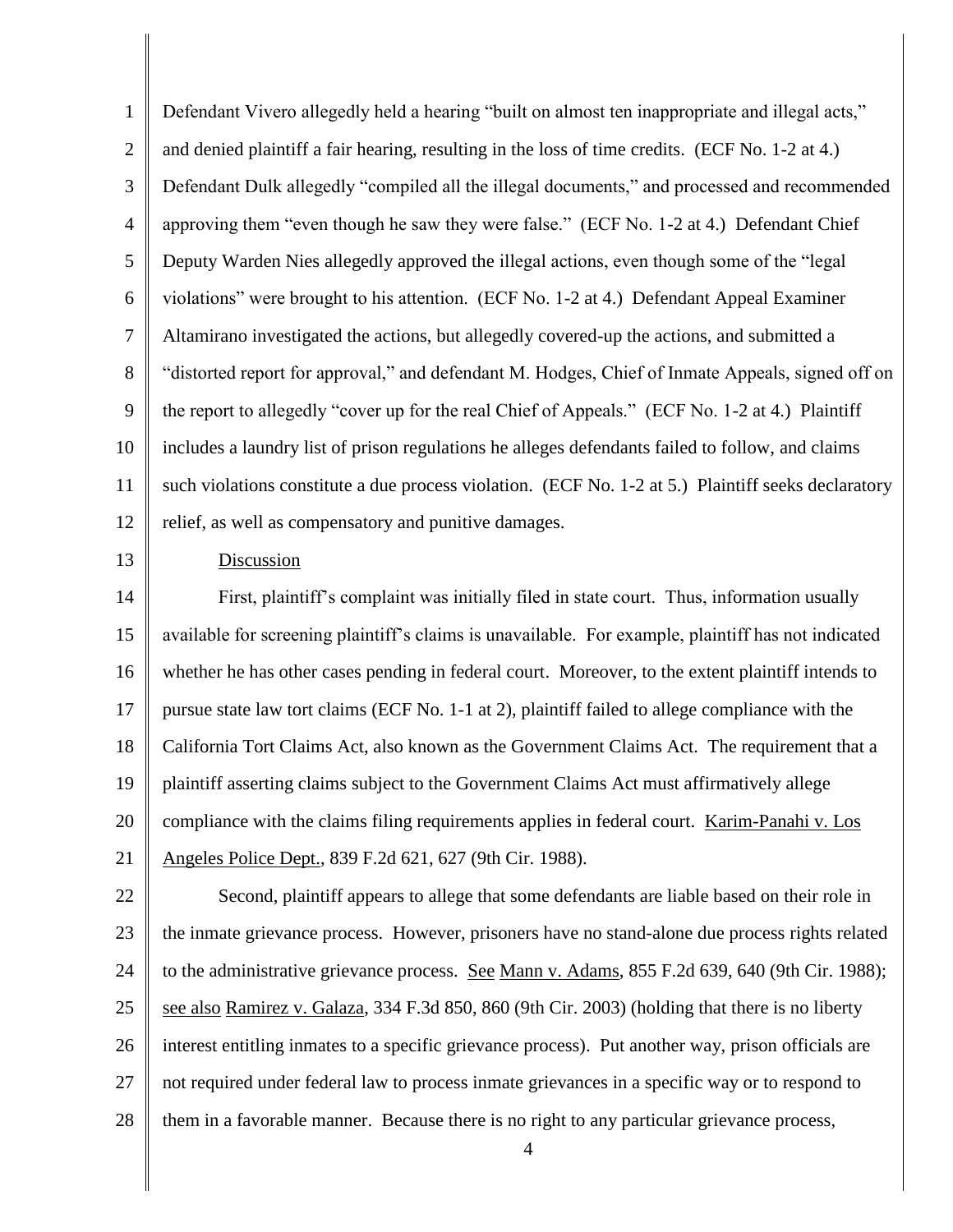1 2 3 4 5 6 7 8 9 10 11 12 13 14 15 16 17 18 19 plaintiff cannot state a cognizable civil rights claim for a violation of his due process rights based on allegations that prison officials ignored or failed to properly process grievances. See, e.g., Wright v. Shannon, 2010 WL 445203 at \*5 (E.D. Cal. Feb.2, 2010) (plaintiff's allegations that prison officials denied or ignored his inmate appeals failed to state a cognizable claim under the First Amendment); Towner v. Knowles, 2009 WL 4281999 at \*2 (E.D. Cal. Nov. 20, 2009) (plaintiff's allegations that prison officials screened out his inmate appeals without any basis failed to indicate a deprivation of federal rights); Williams v. Cate, 2009 WL 3789597 at \*6 (E.D. Cal. Nov.10, 2009) ("Plaintiff has no protected liberty interest in the vindication of his administrative claims."). Third, to the extent that he is asserting that the failure of prison officials to abide by their own regulations in the processing of his rules violation report, plaintiff fails to state a cognizable federal due process claim. Violations of state prison regulations do not rise to the level of a constitutional violation cognizable under Section 1983. Sandin v. Conner, 515 U.S. 472, 482 (1995) (finding no constitutionally protected liberty interest in prison regulations even when phrased in mandatory terms); Bostic v. Carlson, 884 F.2d 1267, 1270 (9th Cir. 1989) (prison's failure to follow its own guidelines regarding hearings does not alone constitute denial of due process); Ybarra v. Bastian, 647 F.2d 891, 892 (9th Cir. 1981) (violations of prison rules or procedures alone do not state federal constitutional claims).<sup>1</sup> Finally, plaintiff"s claim concerning the allegedly false prison disciplinary, as presently

20 21 22 23 pled, also fails. Plaintiff alleges defendants falsified a rules violation report against plaintiff. Plaintiff appears to challenge the substance of the rules violation and seeks compensatory and punitive damages. Plaintiff has not indicated that he seeks return of any loss of time credits, yet the claim must still be dismissed for the reasons that follow.

24

////

25

5

<sup>26</sup> 27 28  $\overline{\phantom{a}}$ 1 Federal due process requires that a prisoner receive: (1) advance written notice of at least 24 hours of a disciplinary charge; (2) an opportunity, when consistent with institutional safety and correctional goals, to call witnesses and present documentary evidence in his defense; and (3) a written statement by the factfinder of the evidence relied on and the reasons for the disciplinary action. Wolff v. McDonnell, 418 U.S. 539, 563-67 (1974).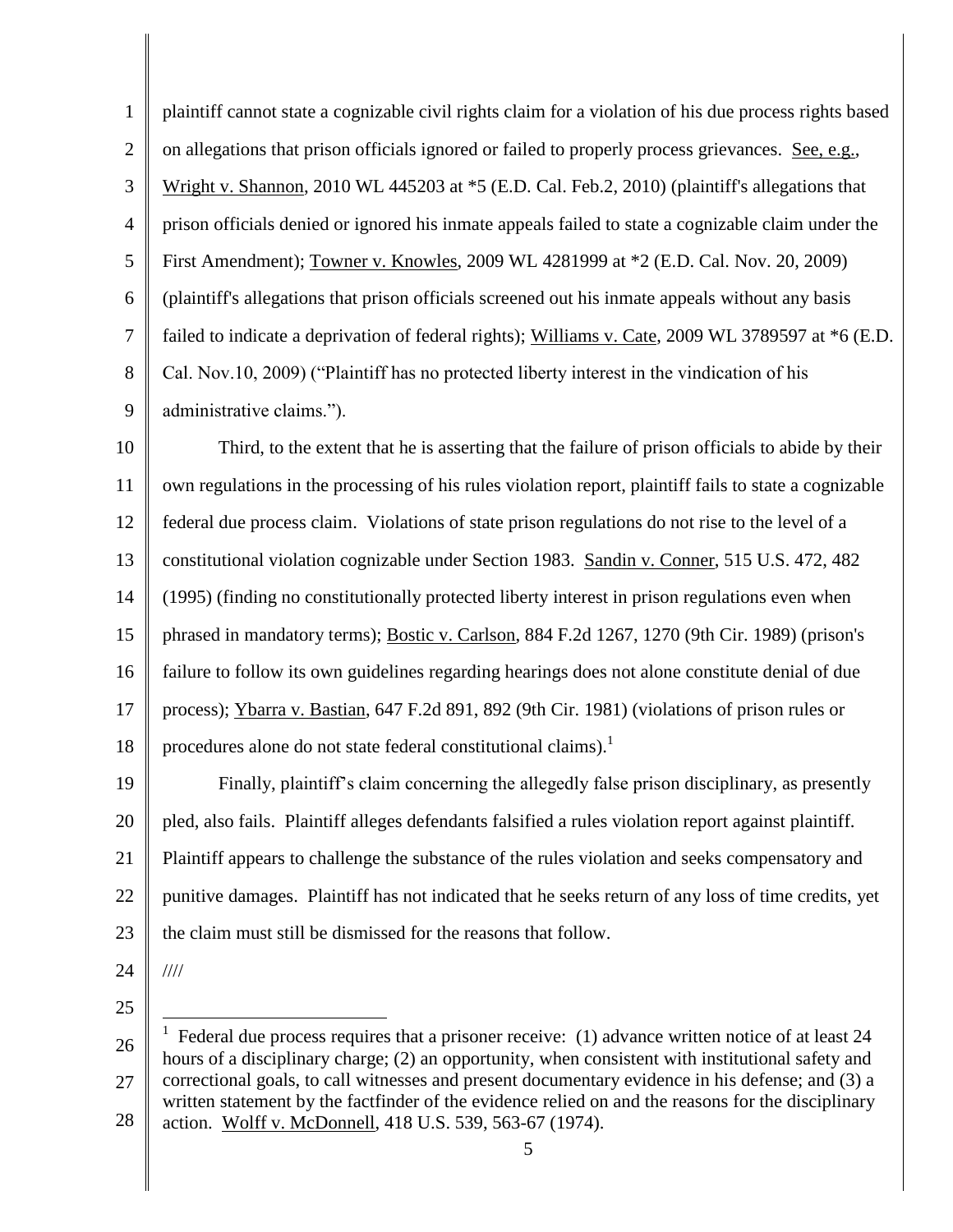| 1              | In Heck v. Humphrey, 512 U.S. 477 (1994), an Indiana state prisoner brought a civil                                                                                                                                                                                       |  |  |
|----------------|---------------------------------------------------------------------------------------------------------------------------------------------------------------------------------------------------------------------------------------------------------------------------|--|--|
| $\overline{2}$ | rights action under § 1983 for damages. Claiming that state and county officials violated his                                                                                                                                                                             |  |  |
| 3              | constitutional rights, Heck sought damages for improprieties in the investigation leading to his                                                                                                                                                                          |  |  |
| $\overline{4}$ | arrest, for the destruction of evidence, and for conduct during his trial ("illegal and unlawful voice                                                                                                                                                                    |  |  |
| 5              | identification procedure"). Convicted on voluntary manslaughter charges, and serving a fifteen                                                                                                                                                                            |  |  |
| 6              | year term, Heck did not seek injunctive relief or release from custody. The United States                                                                                                                                                                                 |  |  |
| $\overline{7}$ | Supreme Court affirmed the Court of Appeal's dismissal of the complaint and held that:                                                                                                                                                                                    |  |  |
| 8              | in order to recover damages for allegedly unconstitutional                                                                                                                                                                                                                |  |  |
| 9              | conviction or imprisonment, or for other harm caused by actions<br>whose unlawfulness would render a conviction or sentence invalid,<br>a § 1983 plaintiff must prove that the conviction or sentence has<br>been reversed on direct appeal, expunged by executive order, |  |  |
| 10             |                                                                                                                                                                                                                                                                           |  |  |
| 11             | declared invalid by a state tribunal authorized to make such<br>determination, or called into question by a federal court's issuance                                                                                                                                      |  |  |
| 12             | of a writ of habeas corpus, 28 U.S.C. § 2254. A claim for damages<br>bearing that relationship to a conviction or sentence that has not                                                                                                                                   |  |  |
| 13             | been so invalidated is not cognizable under 1983.                                                                                                                                                                                                                         |  |  |
| 14             | Heck, 512 U.S. at 486. The Court expressly held that a cause of action for damages under § 1983                                                                                                                                                                           |  |  |
| 15             | concerning a criminal conviction or sentence cannot exist unless the conviction or sentence has                                                                                                                                                                           |  |  |
| 16             | been invalidated, expunged or reversed. Id.                                                                                                                                                                                                                               |  |  |
| 17             | The Supreme Court has extended the Heck bar to § 1983 suits that would negate prison                                                                                                                                                                                      |  |  |
| 18             | disciplinary proceedings that affect good-time credits. Edwards v. Balisok, 520 U.S. 641, 648                                                                                                                                                                             |  |  |
| 19             | (1997). A prisoner's challenge to a disciplinary hearing procedure is barred if judgment in his                                                                                                                                                                           |  |  |
| 20             | favor would necessarily imply the invalidity of the resulting loss of good-time credits. Id. at 646.                                                                                                                                                                      |  |  |
| 21             | So, a "prisoner's § 1983 action is barred (absent prior invalidation) -- no matter the relief sought                                                                                                                                                                      |  |  |
| 22             | (damages or equitable relief), no matter the target of the prisoner's suit (state conduct leading to                                                                                                                                                                      |  |  |
| 23             | conviction or internal prison proceedings) -- if success in that action would necessarily                                                                                                                                                                                 |  |  |
| 24             | demonstrate the invalidity of confinement or its duration." Wilkinson v. Dotson, 544 U.S. 74, 81-                                                                                                                                                                         |  |  |
| 25             | 82 (2005).                                                                                                                                                                                                                                                                |  |  |
| 26             | Plaintiff's complaint is dismissed and plaintiff is given the opportunity to file an amended                                                                                                                                                                              |  |  |
| 27             | complaint to provide more information to show if the prison disciplinary has been expunged or                                                                                                                                                                             |  |  |
| 28             | overturned.                                                                                                                                                                                                                                                               |  |  |
|                | 6                                                                                                                                                                                                                                                                         |  |  |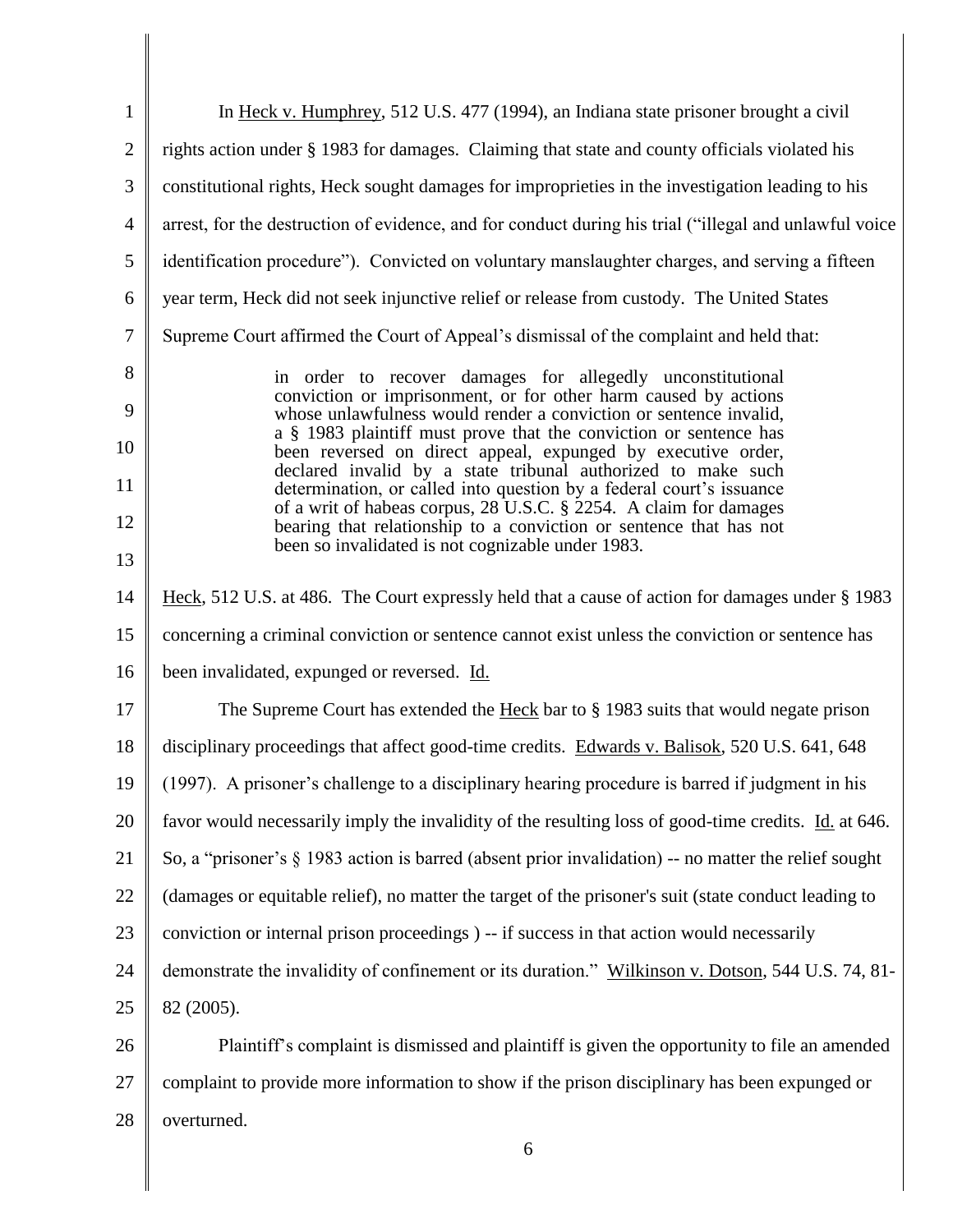# Conclusion

1

2 3 4 5 6 7 8 9 10 11 12 13 14 15 16 17 18 Thus, as a result of the above analysis, the court finds the allegations in plaintiff"s complaint so vague and conclusory that it is unable to determine whether the current action is frivolous or fails to state a claim for relief. The court has determined that the complaint does not contain a short and plain statement as required by Fed. R. Civ. P. 8(a)(2). Although the Federal Rules adopt a flexible pleading policy, a complaint must give fair notice and state the elements of the claim plainly and succinctly. Jones v. Cmty. Redev. Agency, 733 F.2d 646, 649 (9th Cir. 1984). Plaintiff must allege with at least some degree of particularity overt acts which defendants engaged in that support plaintiff"s claim. Id. Because plaintiff has failed to comply with the requirements of Fed. R. Civ. P.  $8(a)(2)$ , the complaint must be dismissed. The court will, however, grant leave to file an amended complaint. If plaintiff chooses to amend the complaint, plaintiff must demonstrate how the conditions about which he complains resulted in a deprivation of plaintiff"s constitutional rights. Rizzo v. Goode, 423 U.S. at 371. Also, the complaint must allege in specific terms how each named defendant is involved. Id. There can be no liability under 42 U.S.C. § 1983 unless there is some affirmative link or connection between a defendant's actions and the claimed deprivation. Id.; May v. Enomoto, 633 F.2d 164, 167 (9th Cir. 1980); Johnson v. Duffy, 588 F.2d at 743. Furthermore, vague and conclusory allegations of official participation in civil rights violations are not sufficient. Ivey, 673 F.2d at 268.

19 20 21 22 23 24 25 26 In addition, plaintiff is informed that the court cannot refer to a prior pleading in order to make plaintiff"s amended complaint complete. Local Rule 220 requires that an amended complaint be complete in itself without reference to any prior pleading. This requirement exists because, as a general rule, an amended complaint supersedes the original complaint. See Loux v. Rhay, 375 F.2d 55, 57 (9th Cir. 1967). Once plaintiff files an amended complaint, the original pleading no longer serves any function in the case. Therefore, in an amended complaint, as in an original complaint, each claim and the involvement of each defendant must be sufficiently alleged.

27 ////

28 ////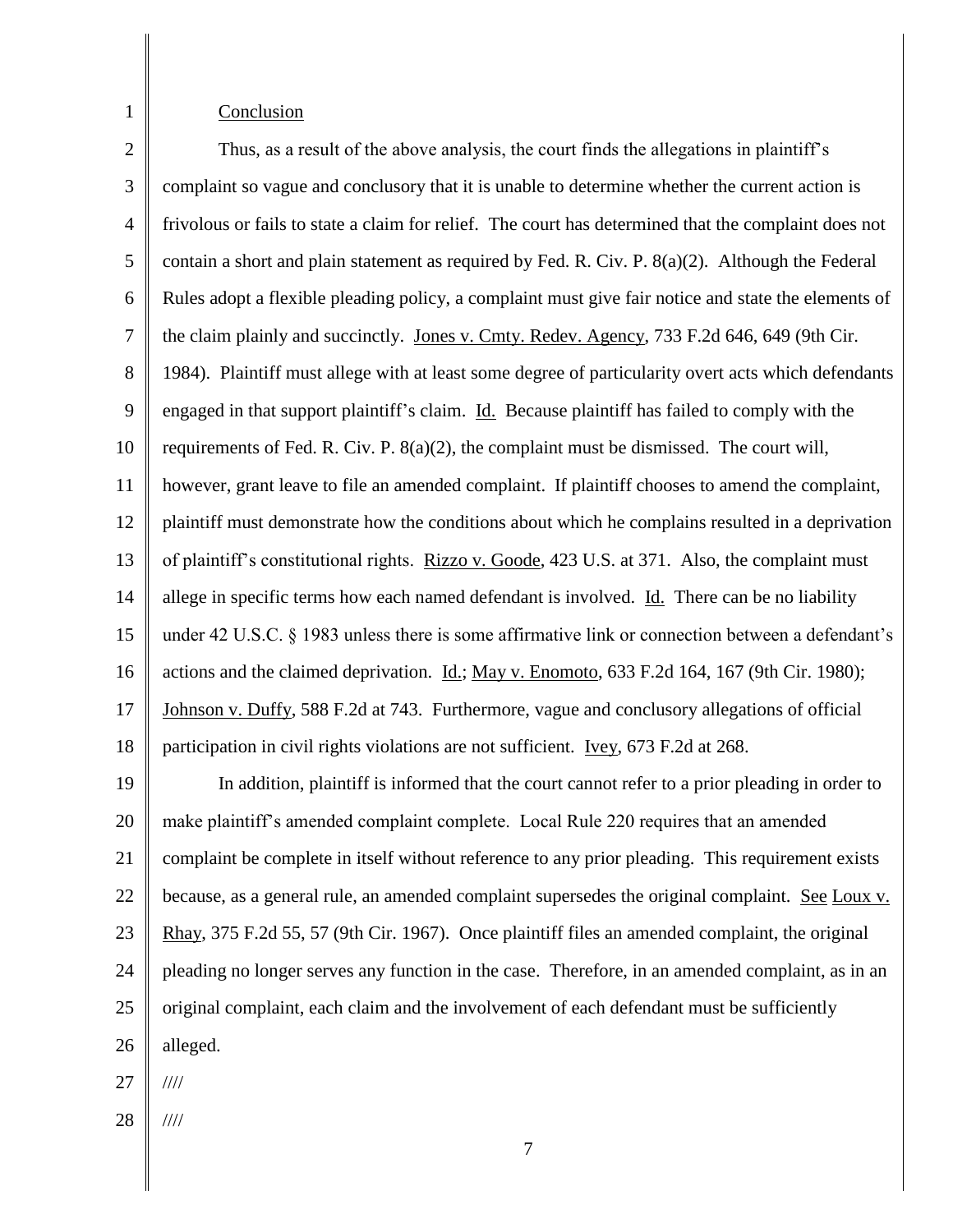1

### Plaintiff"s Subsequent Filings

2 3 4 5 6 On January 13, 2014, plaintiff filed a document styled, "Notice of Retaliatory Acts." (ECF No. 6.) Plaintiff alleges "state officials have refused to follow mandated procedures, and have decided to seek various forms of retribution<sup>2</sup> for plaintiff, and others who have dared to raise allegations." (ECF No. 6 at 1.) Plaintiff claims state officials have taken and destroyed personal property and planted contraband.

7 Plaintiff is advised that a claim concerning personal property fails to state a cognizable

8 civil rights claim. Neither the negligent nor intentional deprivation of property states a due

9 process claim under § 1983 if the deprivation was random and unauthorized. See Parratt v.

10 Taylor, 451 U.S. 527, 536-44 (1981), overruled in part on other grounds, Daniels v. Williams,

11 474 U.S. 327, 330-31 (1986). The availability of an adequate state post-deprivation remedy, e.g.,

12 a state tort action, precludes relief because it provides sufficient procedural due process. See

13 Zinermon v. Burch, 494 U.S. 113, 128-29 (1990). California law provides such an adequate post-

14 deprivation remedy. See Barnett v. Centoni, 31 F.3d 813, 816-17 (9th Cir. 1994) (citing Cal.

15 Gov't Code §§ 810-95). Also, "[t]he confiscation of personal property . . . does not give rise to a

16 claim for relief for violation of the Eighth Amendment, regardless of the value of the property to

17 the inmate." Washington v. Early, 2008 WL 795603 (E.D. Cal. 2008). Thus, plaintiff should not

18 renew such property claim in any amended complaint.

19 ////

////

20

25 524 (2002). Exhaustion is a prerequisite for all prisoner suits regarding conditions of

26 27 confinement, whether they involve general circumstances or particular episodes, and whether they allege excessive force or some other wrong. Porter, 534 U.S. at 532. Thus, plaintiff"s claims that defendants retaliated against him for bringing the instant action may not be raised in the instant action because the facts supporting such claims took place after the filing of this action, and plaintiff could not have exhausted his administrative remedies as to such allegations before the

28 instant action was filed.

<sup>21</sup> 22 23 24 <sup>2</sup> In his complaint, plaintiff does not claim that prison officials issued the allegedly false rules violation report in retaliation for protected First Amendment conduct. To the extent that he now contends that defendants are retaliating against him for bringing the instant action, plaintiff is cautioned that the Prison Litigation Reform Act of 1995 ("PLRA") amended 42 U.S.C. § 1997e to provide that "[n]o action shall be brought with respect to prison conditions under [42 U.S.C. § 1983], or any other Federal law, by a prisoner confined in any jail, prison, or other correctional facility until such administrative remedies as are available are exhausted." 42 U.S.C. § 1997e(a). Exhaustion in prisoner cases covered by § 1997e(a) is mandatory. Porter v. Nussle, 534 U.S. 516,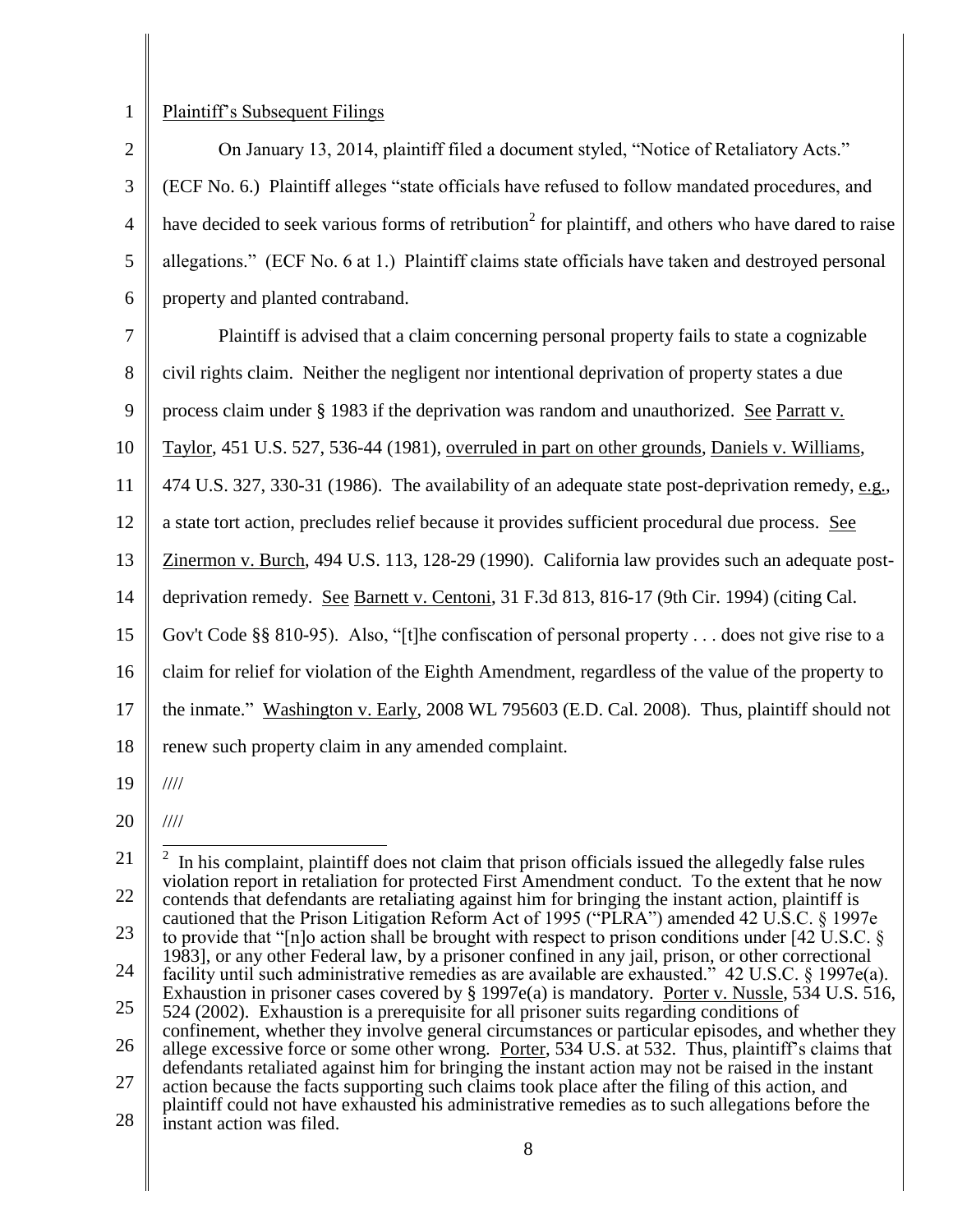Moreover, plaintiff did not provide specific details such as names, dates, or other facts. Plaintiff is advised that any amended complaint should include all of plaintiff"s allegations; the filing of notices such as this one, is not appropriate.

1

2

3

- 4 5 6 7 8 9 10 11 12 13 14 15 16 17 18 19 20 21 22 23 24 25 26 27 Finally, on January 21, 2014, plaintiff filed a document styled, "Notice of Intent to Seek Preliminary Injunction." (ECF No. 7.) Plaintiff claims that he will soon seek a hearing for such relief based on "ongoing acts of retaliation, and the constant introducing [of] fabricated documents, and false allegations that inflict irreparable damage to plaintiff's liberty." (ECF No. 7) at 1.) Plaintiff appends a document entitled, "Staff Assistant Assignment," dated January 15, 2014, and claims it is an example of a fabricated document referred to in plaintiff"s complaint. Injunctive relief is an extraordinary remedy that may only be awarded upon a clear showing that the moving party is entitled to such relief. Winter v. Natural Res. Def. Council, Inc., 555 U.S. 7, 22 (2008). As provided by Federal Rule of Civil Procedure 65, a court may issue a preliminary injunction to preserve the relative position of the parties pending trial on the merits. University of Texas v. Camenisch, 451 U.S. 390, 395 (1981). "The proper legal standard for preliminary injunctive relief requires a party to demonstrate "that he is likely to succeed on the merits, that he is likely to suffer irreparable harm in the absence of preliminary relief, that the balance of equities tips in his favor, and that an injunction is in the public interest."" Stormans, Inc. v. Selecky, 586 F.3d 1109, 1127 (9th Cir. 2009), quoting Winter, 555 U.S. at 22. Thus, the temporary relief sought by plaintiff must be connected to the allegations of the underlying complaint. Because plaintiff"s complaint is dismissed as barred by Heck, it is unclear whether plaintiff can demonstrate that he is likely to succeed on the merits of his claim.<sup>3</sup> Moreover, <sup>3</sup> Plaintiff is advised of the following substantive standards governing claims raised in his complaint. "A prisoner has no constitutionally guaranteed immunity from being wrongly or falsely accused of conduct which may result in the deprivation of a protected liberty interest." Lopez v. Celaya, 2008 WL 205256 at \*5 (N.D. Cal. Jan. 23, 2008), citing, inter alia, Sprouse v. Babcock, 870 F.2d 450, 452 (8th Cir. 1989). Although the filing of a false disciplinary action against an inmate is not a per se civil rights violation, there are two ways that allegations that an inmate has been subjected to a false claim can state a cognizable civil rights claim. The first is when the inmate alleges that the false report was in retaliation for the exercise of a constitutionally protected right under the First Amendment. See Hines v. Gomez, 108 F.3d 265
- 28 (9th Cir. 1997) (retaliation claim must rest on proof that defendant filed disciplinary action in retaliation for inmate"s exercise of his constitutional rights and that the retaliatory action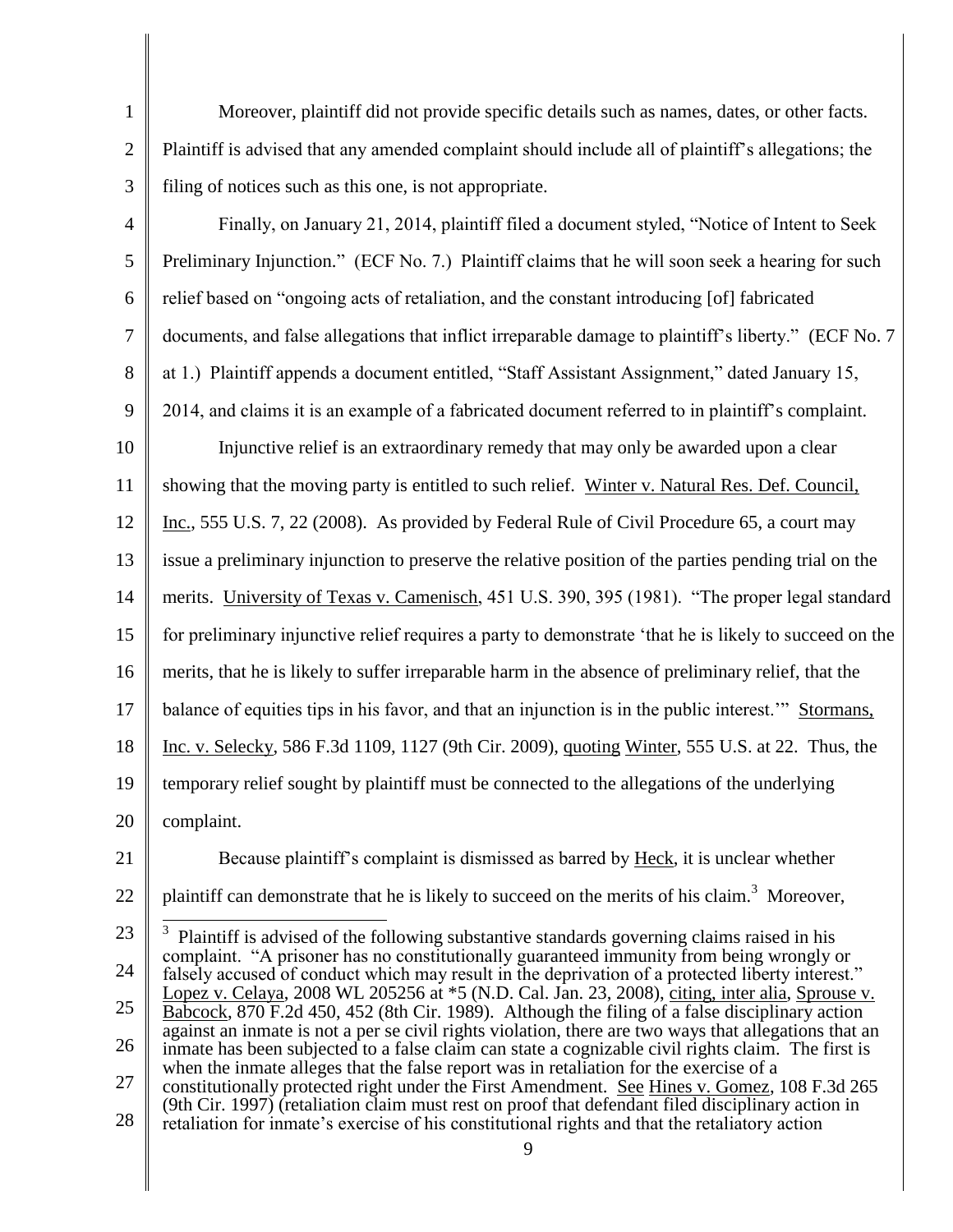| $\mathbf{1}$   | plaintiff's filing states he intends to bring a motion for injunctive relief in the future, which                                                                                                         |  |
|----------------|-----------------------------------------------------------------------------------------------------------------------------------------------------------------------------------------------------------|--|
| $\overline{2}$ | suggests he did not intend to move for such relief in this filing. Plaintiff did not address the                                                                                                          |  |
| 3              | elements of such a motion, and failed to provide specific factual support for such a motion. For                                                                                                          |  |
| $\overline{4}$ | all of these reasons, the court declines to construe plaintiff's filing as a motion for injunctive                                                                                                        |  |
| 5              | relief, but dismisses the "notice" without prejudice to the filing of a motion for injunctive relief                                                                                                      |  |
| 6              | should plaintiff be able to allege facts supporting such relief.                                                                                                                                          |  |
| 7              | In accordance with the above, IT IS HEREBY ORDERED that:                                                                                                                                                  |  |
| 8              | 1. Plaintiff's complaint is dismissed.                                                                                                                                                                    |  |
| 9              | 2. Within thirty days from the date of this order, plaintiff shall complete the attached                                                                                                                  |  |
| 10             | Notice of Amendment and submit the following documents to the court:                                                                                                                                      |  |
| 11             | a. The completed Notice of Amendment; and                                                                                                                                                                 |  |
| 12             | b. An original and one copy of the Amended Complaint.                                                                                                                                                     |  |
| 13             | Plaintiff's amended complaint shall comply with the requirements of the Civil Rights Act, the                                                                                                             |  |
| 14             | Federal Rules of Civil Procedure, and the Local Rules of Practice. The amended complaint must                                                                                                             |  |
| 15             | also bear the docket number assigned to this case and must be labeled "Amended Complaint."                                                                                                                |  |
| 16             |                                                                                                                                                                                                           |  |
| 17             | advanced no legitimate penological interest); Newsom v. Norris, 888 F.2d 371, 377 (9th Cir.<br>1989). The second is when the inmate is not afforded the procedural due process required by the            |  |
| 18             | due process clause in connection with the issuance and hearing of disciplinary reports. See<br>Newsom, 888 F.2d at 377; see also Hanrahan v. Lane, 747 F.2d 1137, 1141 (7th Cir. 1984) (claim             |  |
| 19             | that prison guard planted false evidence which resulted in disciplinary infraction fails to state a<br>cognizable civil rights claim where procedural due process protections are provided).              |  |
| 20             | "Within the prison context, a viable claim of First Amendment retaliation entails five                                                                                                                    |  |
| 21             | basic elements: "(1) An assertion that a state actor took some adverse action against an inmate                                                                                                           |  |
| 22             | (2) because of (3) that prisoner's protected conduct, and that such action (4) chilled the inmate's<br>exercise of his First Amendment rights, and (5) the action did not reasonably advance a legitimate |  |
| 23             | correctional goal." Rhodes v. Robinson, 408 F.3d 559, 567-68 (9th Cir. 2005). An allegation of<br>harm may be sufficient even if an inmate cannot allege a chilling effect. Id. In order to prevail       |  |
| 24             | on a retaliation claim, plaintiff must demonstrate that he engaged in protected conduct and that<br>retaliation for the exercise of protected conduct was the "substantial" or "motivating" factor        |  |
| 25             | behind the defendant's conduct. See Soranno's Gasco, Inc. v. Morgan, 874 F.2d 1310, 1314 (9th                                                                                                             |  |
| 26             | Cir. 1989). In the context of a retaliation claim brought by an inmate, the plaintiff must also<br>demonstrate an absence of legitimate correctional goals for the conduct he contends was                |  |
| 27             | retaliatory. Pratt v. Rowland, 65 F.3d 802, 806 (9th Cir. 1995) (citing Rizzo v. Dawson, 778 F.2d<br>527, 532 (9th Cir. 1985).                                                                            |  |
| 28             |                                                                                                                                                                                                           |  |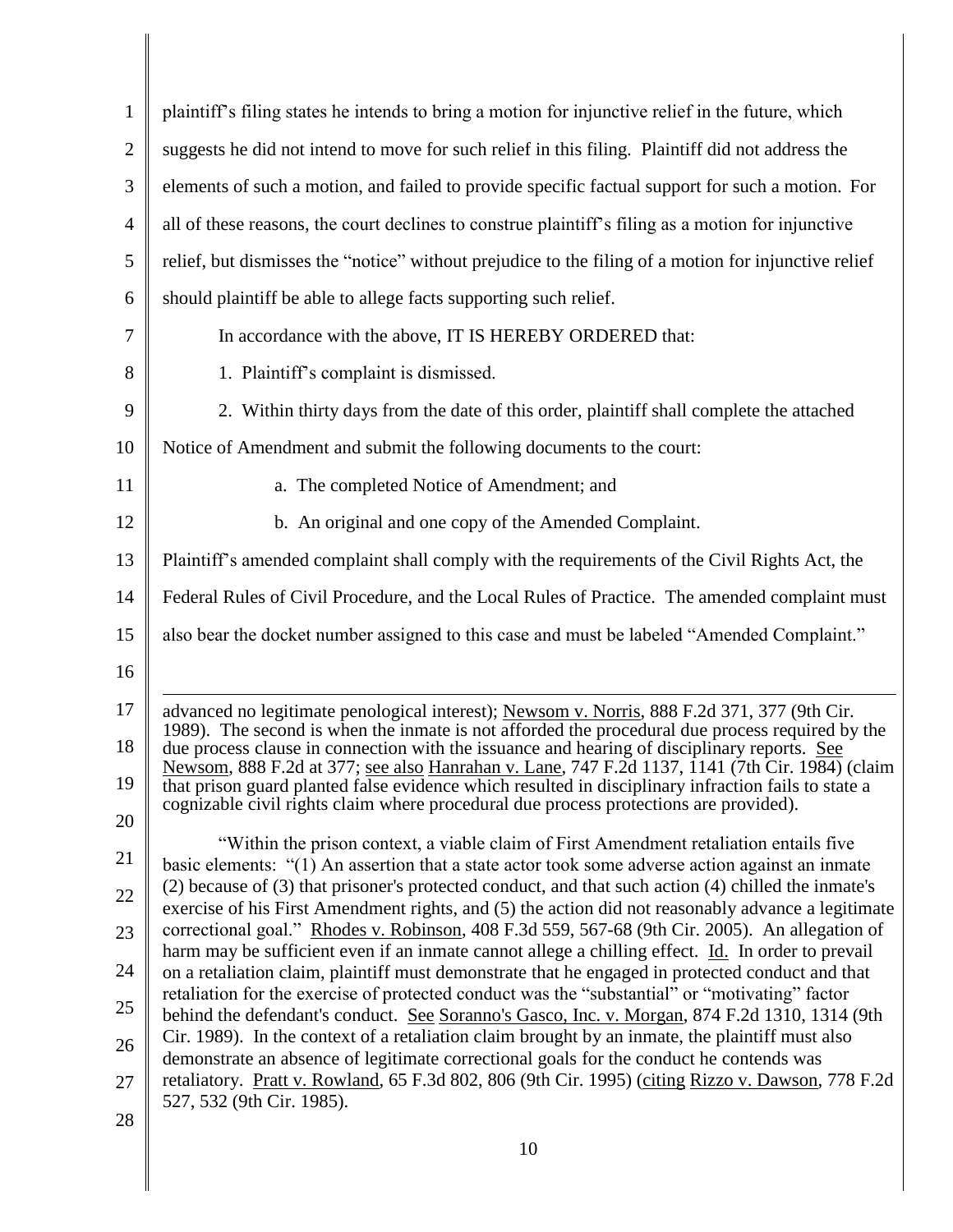| $\mathbf{1}$   | Failure to file an amended complaint in accordance with this order may result in the dismissal of |  |
|----------------|---------------------------------------------------------------------------------------------------|--|
| $\mathbf{2}$   | this action.                                                                                      |  |
| $\mathfrak{Z}$ | 3. Plaintiff's January 21, 2014 filing (ECF No. 7) is dismissed without prejudice.                |  |
| $\overline{4}$ | 4. The Clerk of the Court is directed to send plaintiff the form for filing a civil rights        |  |
| $\mathfrak s$  | action pursuant to 42 U.S.C. § 1983.                                                              |  |
| 6              | Dated: January 24, 2014                                                                           |  |
| 7              | Fendall                                                                                           |  |
| $8\,$          | whee2526.14<br>UNITED STATES MAGISTRATE JUDGE                                                     |  |
| 9              |                                                                                                   |  |
| 10             |                                                                                                   |  |
| 11             |                                                                                                   |  |
| 12             |                                                                                                   |  |
| 13             |                                                                                                   |  |
| 14             |                                                                                                   |  |
| 15             |                                                                                                   |  |
| 16             |                                                                                                   |  |
| 17             |                                                                                                   |  |
| 18             |                                                                                                   |  |
| 19             |                                                                                                   |  |
| 20             |                                                                                                   |  |
| $21\,$         |                                                                                                   |  |
| $22\,$         |                                                                                                   |  |
| 23             |                                                                                                   |  |
| 24             |                                                                                                   |  |
| $25\,$         |                                                                                                   |  |
| $26\,$         |                                                                                                   |  |
| $27\,$         |                                                                                                   |  |
| 28             |                                                                                                   |  |
|                | $11\,$                                                                                            |  |

 $\parallel$